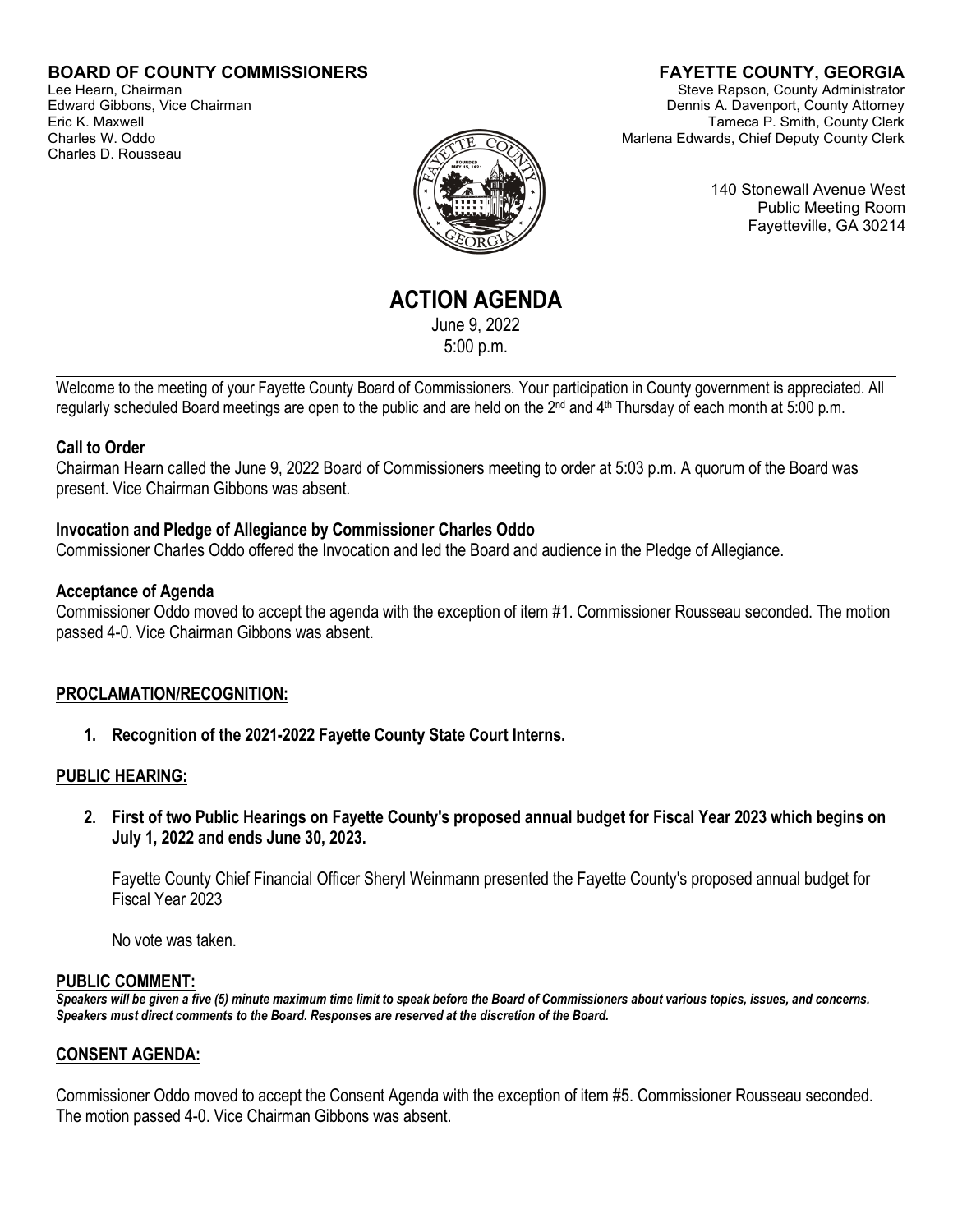- **3. Approval of the Georgia Department of Transportation (GDOT) Title VI Non-Discrimination Agreement and Assurances (40 CFR Part 21.7).**
- **4. Approval of proposed Environmental Health fee increases effective July 1, 2022.**
- **5. Approval of the revision of the motion for Item #19; "Consideration of staff's recommendation to enhance recruitment and retention by increasing Constitutional & Elected Officers by 10.45%; with an effective start date of January 1, 2022" of the December 9, 2021 minutes.**

Commissioner Oddo moved to approve the revision of the motion for Item #19; "Consideration of staff's recommendation to enhance recruitment and retention by increasing Constitutional & Elected Officers by 10.45%; with an effective start date of January 1, 2022" of the December 9, 2021 minutes. Commissioner Maxwell seconded. The motion passed 3-1, with Commissioner Rousseau voting in opposition. Vice Chairman Gibbons was absent.

- **6. Approval of the May 26, 2022 Special Called Budget Meeting Minutes.**
- **7. Approval of the May 26, 2022 Board of Commissioners Meeting Minutes.**

## **OLD BUSINESS: NEW BUSINESS:**

**8. Consideration of staff's recommendation to award FY 2023 Property & Casualty Insurance coverage in the amount of \$732,228.00 to the proposed combination of AmGuard Insurance Co., Wright Specialty Insurance, Global Aerospace, Corvus Insurance, and The Hartford.**

Commissioner Oddo moved to approve to award FY 2023 Property & Casualty Insurance coverage in the amount of \$732,228.00 to the proposed combination of AmGuard Insurance Co., Wright Specialty Insurance, Global Aerospace, Corvus Insurance, and The Hartford. Commission Maxwell seconded the motion passed 4-0. Vice Chairman Gibbons was absent.

**9. Consideration of the Public Facilities Authority Selection Committee's recommendation to reappoint Alice Reeves to the Public Facilities Authority for a term beginning July 24, 2022 and expiring July 23, 2023.** 

Commissioner Oddo moved to approve the Public Facilities Authority Selection Committee's recommendation to reappoint Alice Reeves to the Public Facilities Authority for a term beginning July 24, 2022 and expiring July 23, 2023. Commissioner Maxwell seconded. The motion passed 4-0. Vice Chairman Gibbons was absent.

#### **10. Consideration of the Public Facilities Authority Selection Committee's recommendation to reappoint Edward Outlaw to the Public Facilities Authority for a term beginning July 24, 2022 and expiring July 23, 2023.**

Commissioner Rousseau moved to approve the Public Facilities Authority Selection Committee's recommendation to reappoint Edward Outlaw to the Public Facilities Authority for a term beginning July 24, 2022 and expiring July 23, 2023. Commissioner Oddo seconded. The motion passed 4-0. Vice Chairman Gibbons was absent.

### **11. Consideration of the Public Facilities Authority Selection Committee's recommendation to reappoint Thomas Gray to the Public Facilities Authority for a term beginning July 24, 2022 and expiring July 23, 2023.**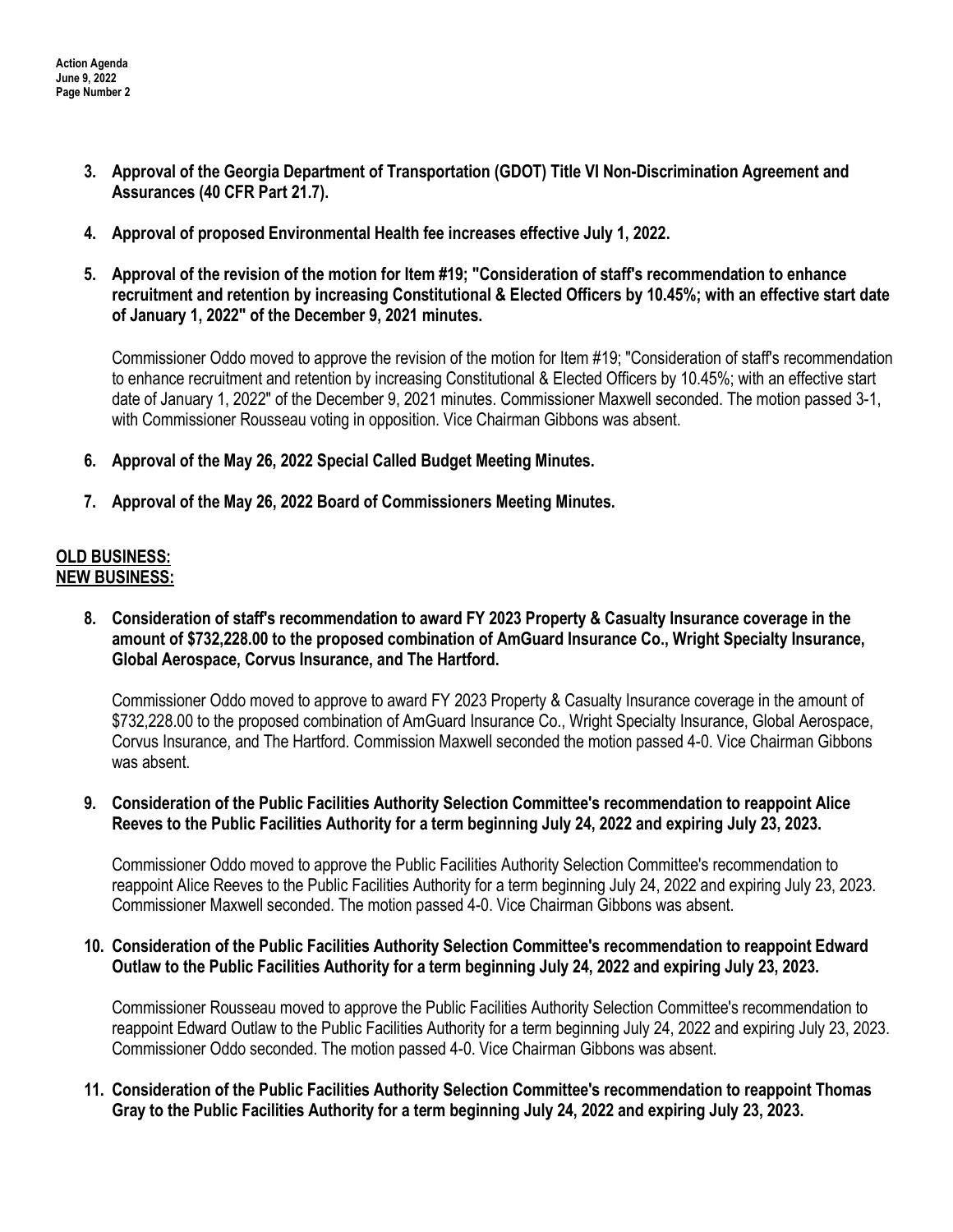Commissioner Oddo moved to approve the Public Facilities Authority Selection Committee's recommendation to reappoint Thomas Gray to the Public Facilities Authority for a term beginning July 24, 2022 and expiring July 23, 2023. Commissioner Rousseau seconded. The motion passed 4-0. Vice Chairman Gibbons was absent.

### **12. Consideration of a recommendation from the Selection Committee, comprised of Chairman Lee Hearn and Vice Chairman Edward Gibbons, to appoint Joy Peterson to the Fayette County Department of Family and Children Services Board for a term beginning July 1, 2022 and expiring June 30, 2027.**

Chairman Hearn moved to approve the Selection Committee, comprised of Chairman Lee Hearn and Vice Chairman Edward Gibbons, to appoint Joy Peterson to the Fayette County Department of Family and Children Services Board for a term beginning July 1, 2022 and expiring June 30, 2027. Commissioner Oddo seconded. The motion passed 4-0. Vice Chairman Gibbons was absent.

#### **13. Consideration of a recommendation from the Selection Committee, comprised of Commissioners Edward Gibbons and Eric Maxwell to nominate Brenda Marie Parker, Roger Cochran and Michael Hofrichter to the Fayette County Hospital Authority for consideration of appointment to serve a term beginning June 1, 2022 and expires May 31, 2026.**

Commissioner Maxwell moved to approve to nominate Brenda Marie Parker, Roger Cochran and Michael Hofrichter to the Fayette County Hospital Authority for consideration of appointment to serve a term beginning June 1, 2022 and expires May 31, 2026. Commissioner Oddo 4-0. Vice Chairman Gibbons was absent.

### **ADMINISTRATOR'S REPORTS:**

## **A. Contract #1825 -B: Annual Contract for Waterline Extension Task Order 13: Longview Road Loop - Revised**

## **ATTORNEY'S REPORTS:**

**Notice of Executive Session**: County Attorney Dennis Davenport stated that there were five items for Executive Session. Two items involving real estate acquisition, two items involving threatened litigation, and the review of the May 26, 2022 Executive Session Minutes.

**COMMISSIONERS' REPORTS**: Commissioner Maxwell, Commissioner Rousseau, and Chairman Hearn made comments.

#### **EXECUTIVE SESSION:**

**Two items involving real estate acquisition, two items involving threatened litigation, and the review of the May 26, 2022 Executive Session Minutes.** Commissioner Oddo moved to go into Executive Session. Commissioner Rousseau seconded. The motion passed 4-0. Vice Chairman Gibbons was absent.

The Board recessed into Executive Session at 5:33 p.m. and returned to Official Session at 5:59 p.m.

**Return to Official Session and Approval to Sign the Executive Session Affidavit**: Commissioner Oddo moved to return to Official Session and for the Chairman to sign the Executive Session Affidavit. Commissioner Rousseau seconded. The motion passed 5-0. Vice Chairman Gibbons was absent.

**Approve of the May 26, 2022 Executive Session Minutes:** Commission Oddo moved to approve the May 26, 2022 Executive Session Minutes. Commissioner Rousseau seconded the motion. The motion passed 4-0. Vice Chairman Gibbons was absent.

#### **ADJOURNMENT:**